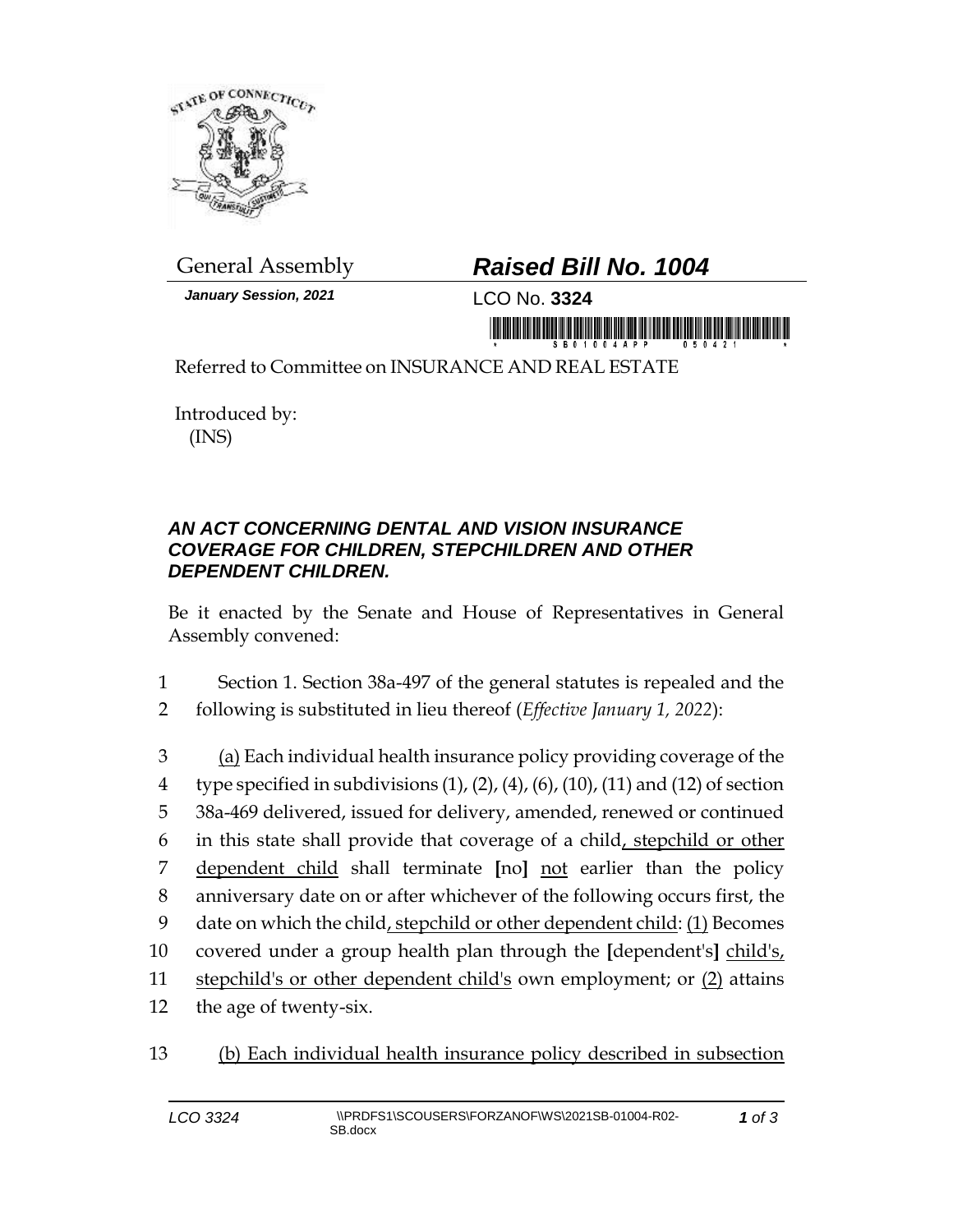| 14 | (a) of this section, and each individual health insurance policy providing        |  |  |
|----|-----------------------------------------------------------------------------------|--|--|
| 15 | coverage of the type specified in subdivision (16) of section 38a-469             |  |  |
| 16 | delivered, issued for delivery, amended, renewed or continued in this             |  |  |
| 17 | state, that includes or provides dental or vision coverage shall provide          |  |  |
| 18 | that dental or vision coverage of a child, stepchild or other dependent           |  |  |
| 19 | child shall terminate not earlier than the policy anniversary date on or          |  |  |
| 20 | after whichever of the following occurs first, the date on which the child,       |  |  |
| 21 | stepchild or other dependent child: (1) Becomes covered under a group             |  |  |
| 22 | health plan through the child's, stepchild's or other dependent child's           |  |  |
| 23 | own employment; or (2) attains the age of twenty-six.                             |  |  |
|    |                                                                                   |  |  |
| 24 | (c) Each [such] policy subject to this section shall cover a stepchild or         |  |  |
| 25 | other dependent child on the same basis as a biological child.                    |  |  |
| 26 | Sec. 2. Section 38a-512b of the general statutes is repealed and the              |  |  |
| 27 | following is substituted in lieu thereof (Effective January 1, 2022):             |  |  |
|    |                                                                                   |  |  |
| 28 | (a) Each group health insurance policy providing coverage of the type             |  |  |
| 29 | specified in subdivisions (1), (2), (4), (6), (10), (11) and (12) of section 38a- |  |  |
| 30 | 469 delivered, issued for delivery, amended, renewed or continued in              |  |  |
| 31 | this state shall provide that coverage of a child, stepchild or other             |  |  |
| 32 | dependent child shall terminate [no] not earlier than the policy                  |  |  |
| 33 | anniversary date on or after whichever of the following occurs first, the         |  |  |
| 34 | date on which the child, stepchild or other dependent child: (1) Becomes          |  |  |
| 35 | covered under a group health plan through the [dependent's] child's,              |  |  |
| 36 | stepchild's or other dependent child's own employment; or (2) attains             |  |  |
| 37 | the age of twenty-six.                                                            |  |  |
|    |                                                                                   |  |  |
| 38 | (b) Each group health insurance policy described in subsection (a) of             |  |  |

39 this section, and each group health insurance policy providing coverage of the type specified in subdivision (16) of section 38a-469 delivered, issued for delivery, amended, renewed or continued in this state, that includes or provides dental or vision coverage shall provide that dental or vision coverage of a child, stepchild or other dependent child shall terminate not earlier than the policy anniversary date on or after whichever of the following occurs first, the date on which the child,